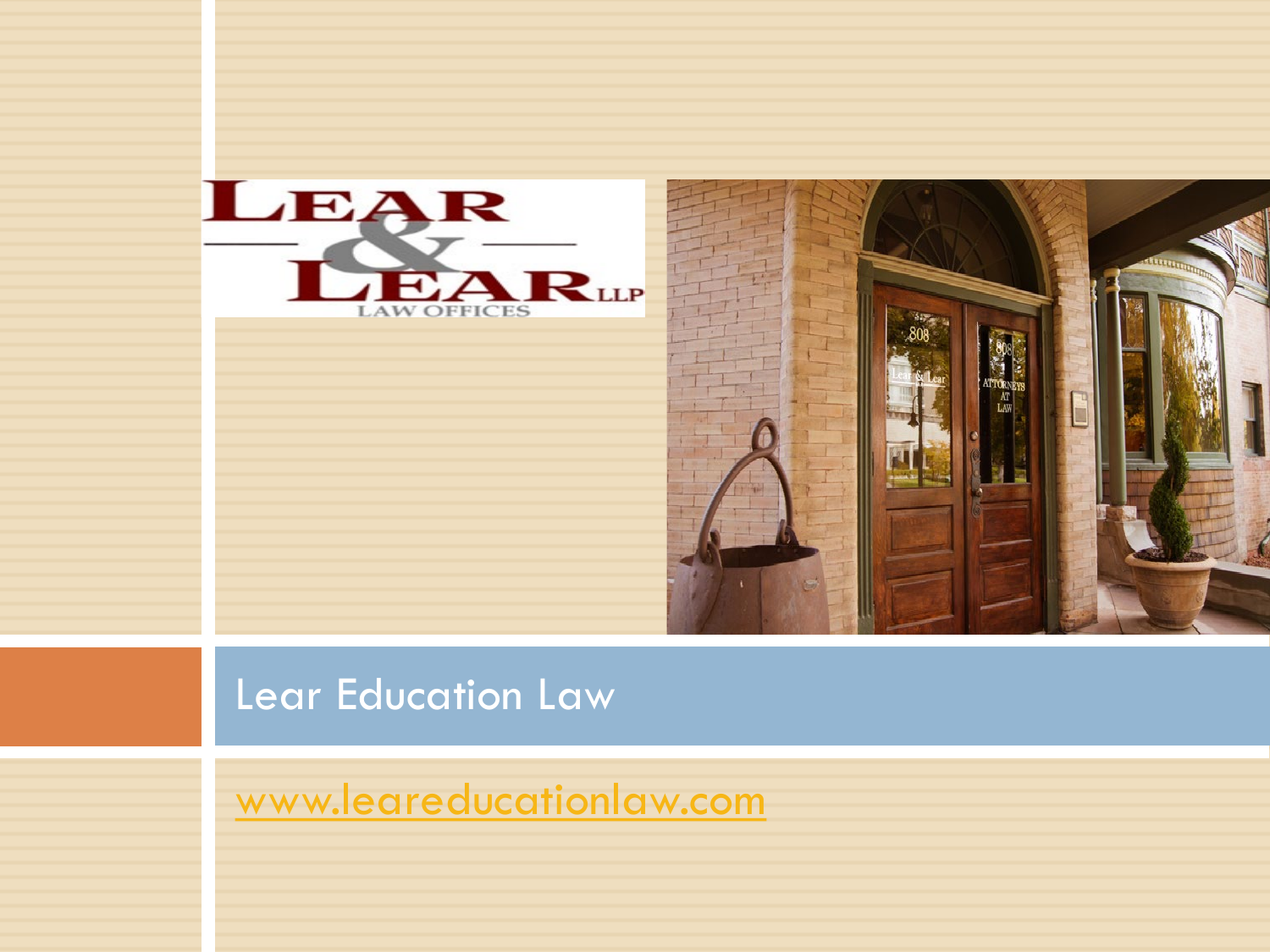### **Who I am…**

#### **Erin Preston**

Attorney in Utah since 1996

**Education Law with emphasis in charter law** 

- **Bonding, finance & real estate**
- **Employment & Contract Law**
- Superintendent (2011-2014), Board Chair (2008-2011) and Founder of 2,100+ student K-12 International Baccalaureate charter school
- Construction management consultant since 2007 **Oversaw construction of 14 school facilities**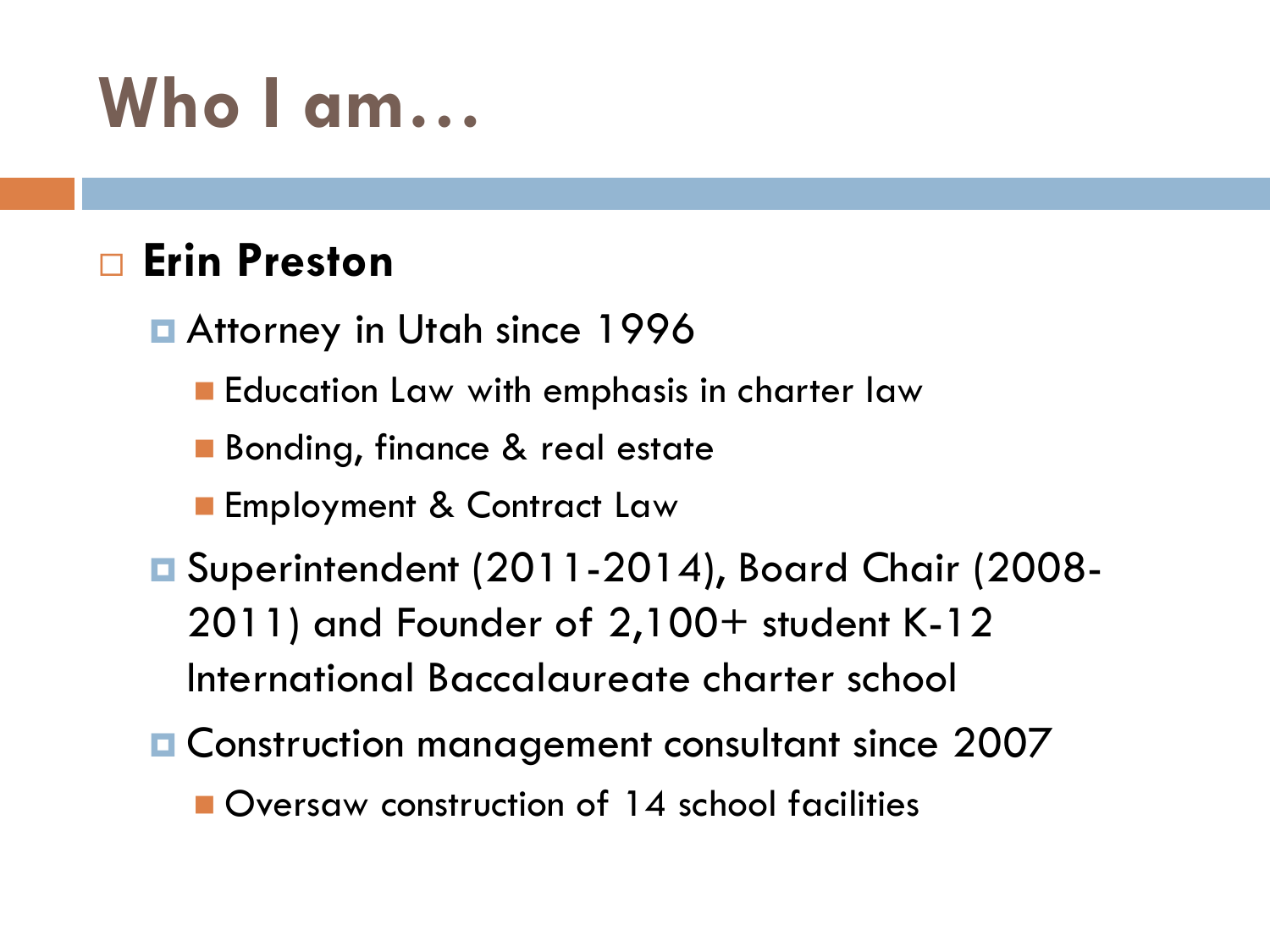# **Types of Contracts Common to Charters**

- **Employment** (separate discussion)
- **Professional Services**
	- **Business management**
	- **Legal**
	- **Insurance**
- **Construction**
	- **Development/Finance**
	- **Construction/Architecture**
	- **Land purchase**
- **Product purchasing**

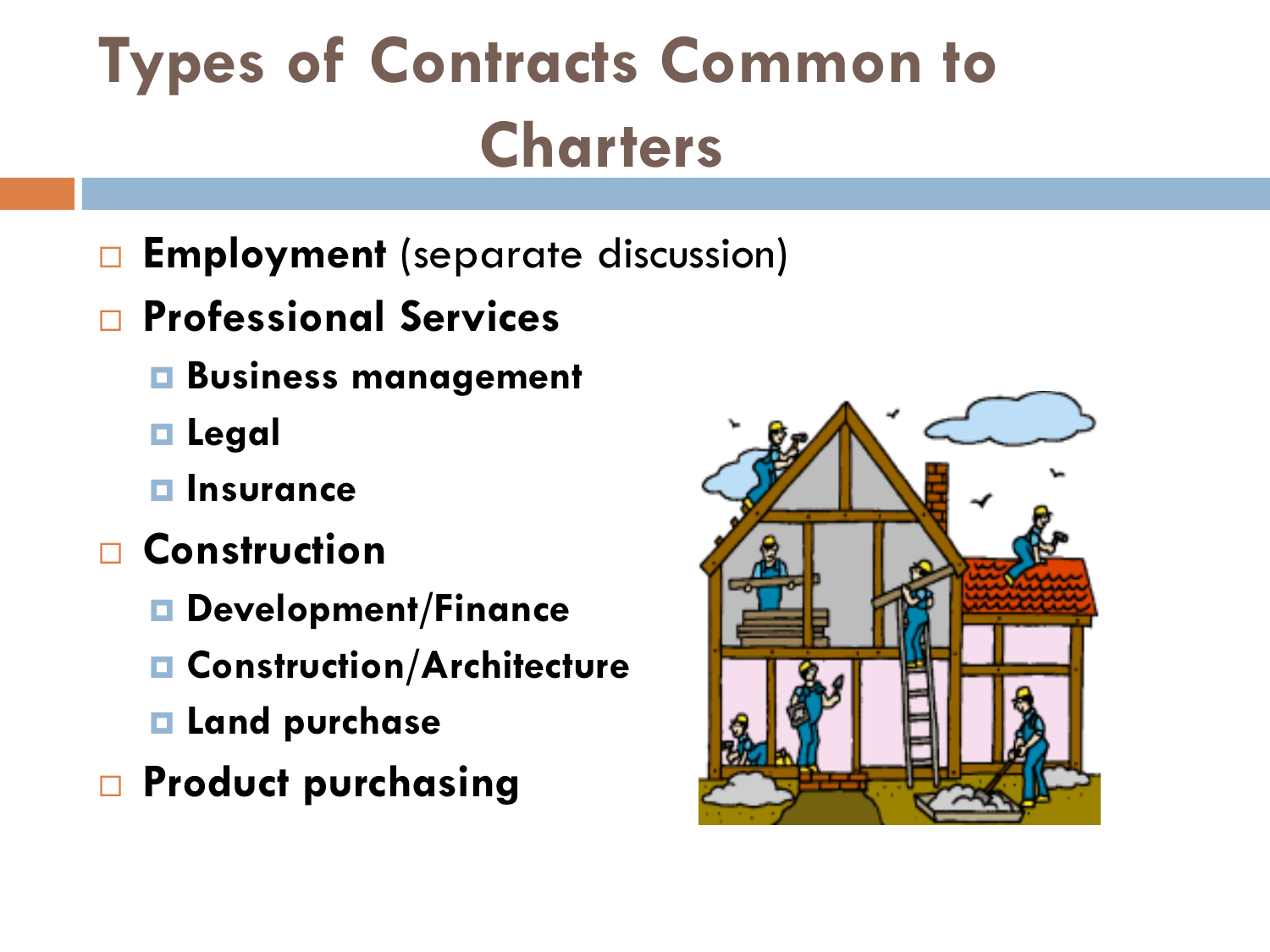# **Elements of a Contract**

- □ Offer.
- □ Acceptance.
- □ Mutuality of Obligation "meeting of the minds"
- □ Consideration.
- □ Competency and Capacity
	- **ELEA and Board member**
	- $\Box$  authority/liability to act

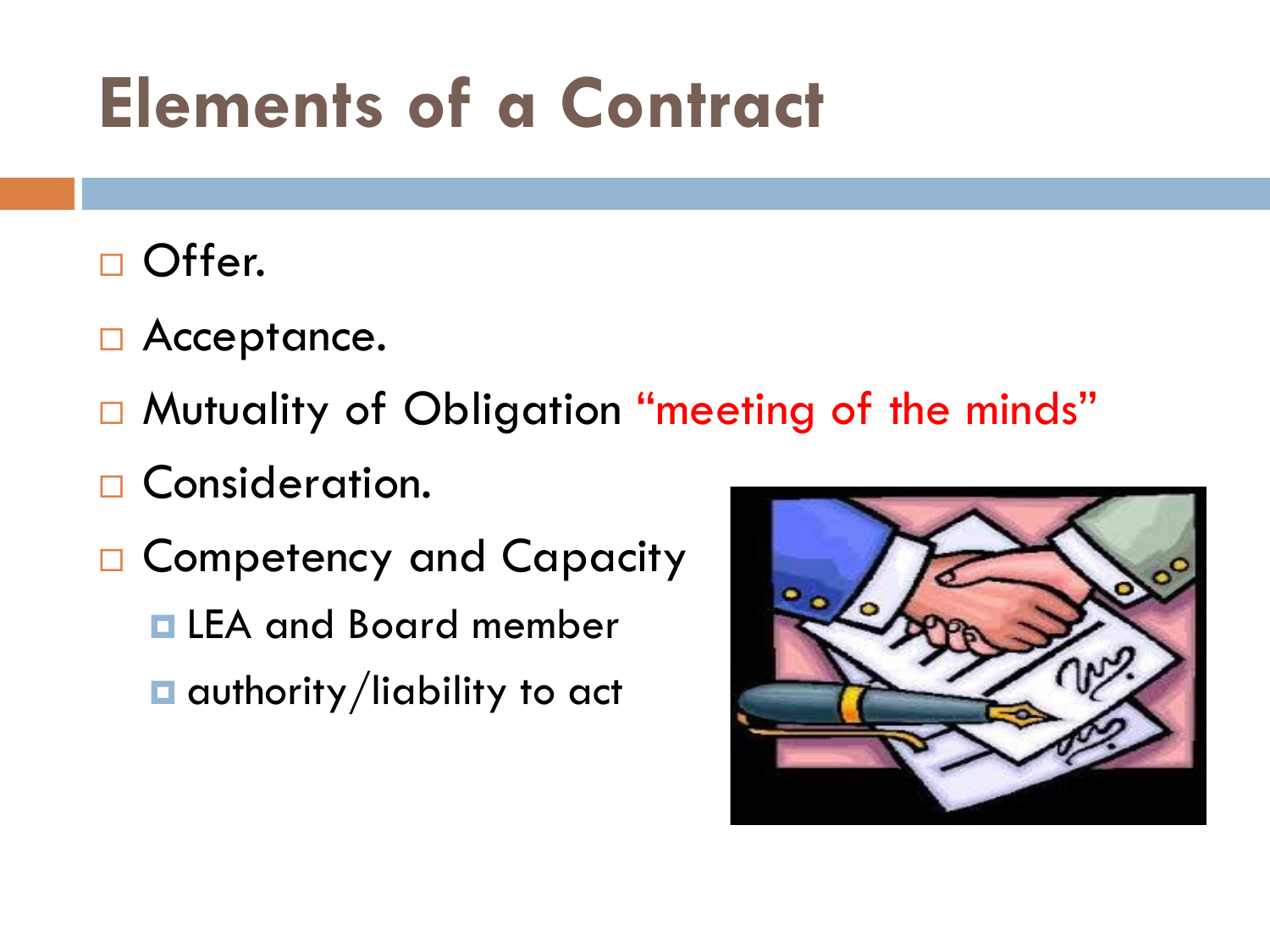### **Contract Process - Procurement**

**Utah Procurement Code (Utah Code 63G-6a)**

- **Charter schools must follow for:**
	- **Construction & Development**
	- **Professional Services**
	- **Product purchasing**

 **Applies to Charter Schools explicitly beginning 2015 (**63G-6a-104(1i))

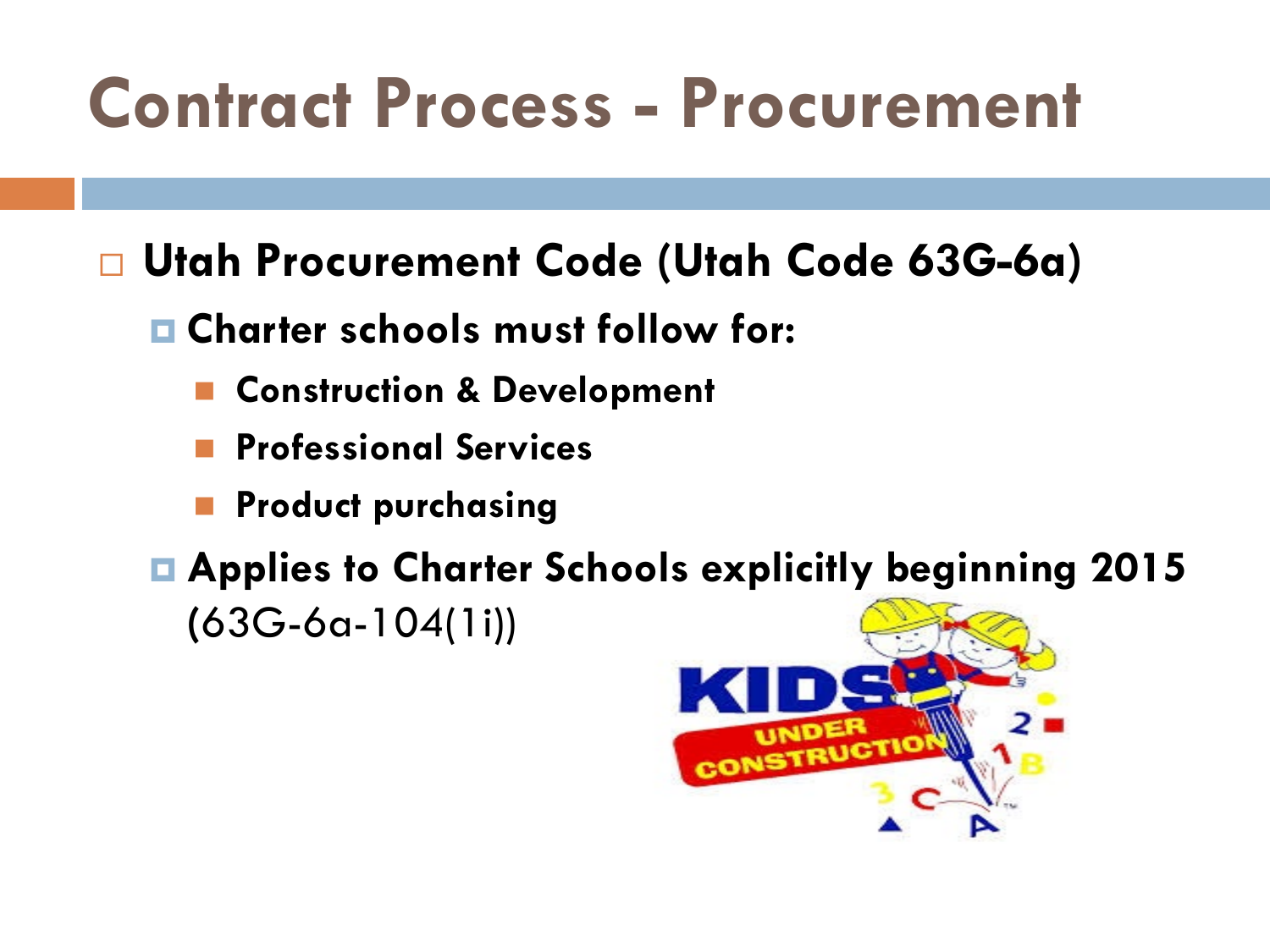# **Elements of a Contract (cont.)**

#### **Offer**

- $\Box$  There must be a definite, clearly stated offer to do something. *For example: A quotation by sub-contractor to the main contractor.*
- □ An offer does not include ball park estimates, requests for proposals, expressions of interest, or letters of intent.
- An offer will lapse:
	- **D** when the time for acceptance expires;
	- $\blacksquare$  if the offer is withdrawn before it is accepted; or
	- $\blacksquare$  after a reasonable time in the circumstances (generally the greater the value of the contract, the longer the life of the offer).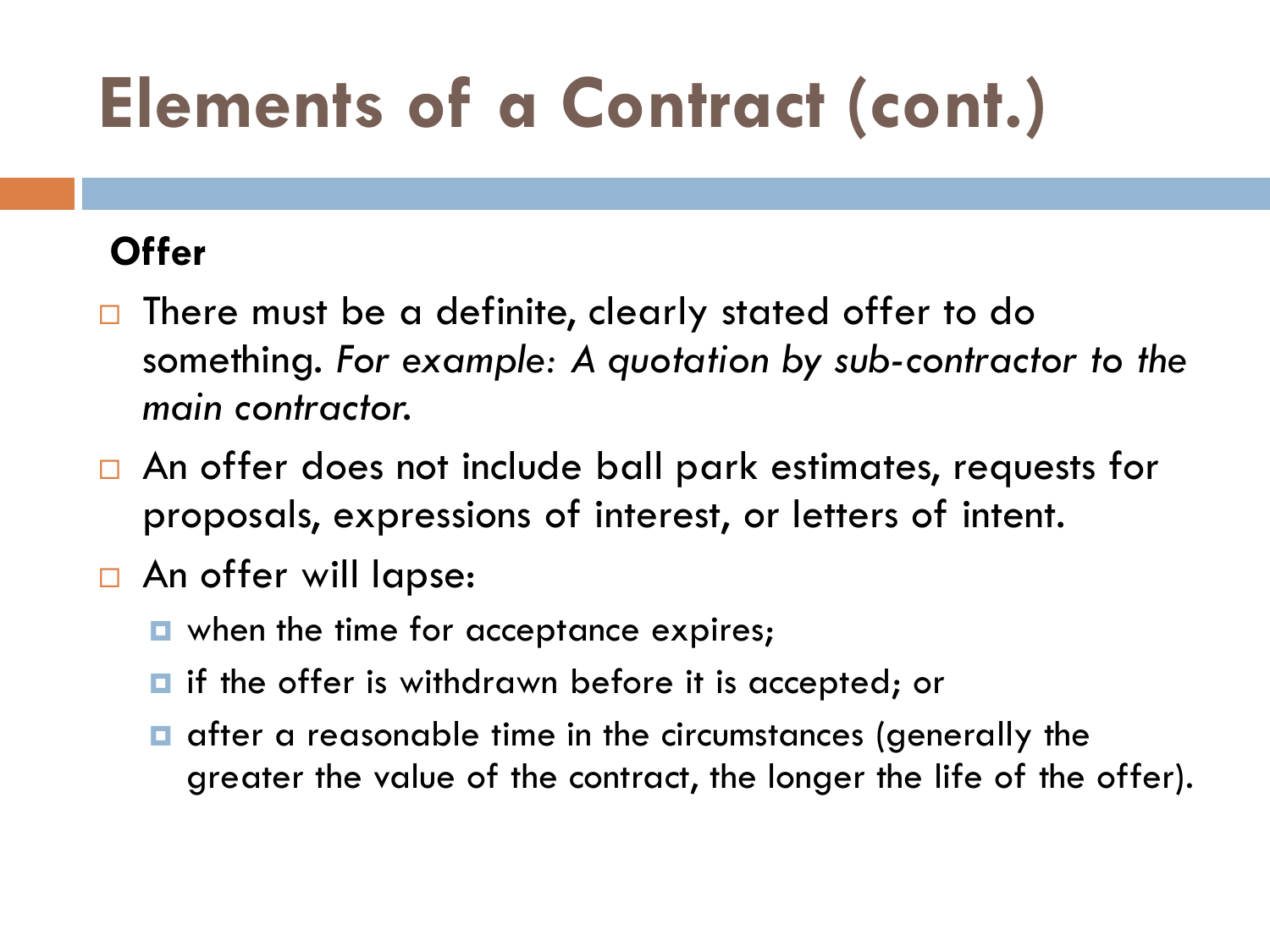# **Elements of a Contract (cont.)**

#### **Acceptance**

- **Only what is offered can be accepted**. This means that the offer must be accepted exactly as offered without additional conditions. If any new terms are suggested, this is a counter offer which can be accepted or rejected.
- **There can be many offers and counter offers** before there is an agreement. It is not important who makes the final offer<sub>i</sub>; it is the acceptance of that offer that brings the negotiations to an end by establishing the terms and conditions of the contract.
- **Acceptance can be given verbally, in writing, or inferred by action which clearly indicates acceptance** (performance of the contract). In any case, the acceptance must conform with the method prescribed by the offeror for it to be effective.
- $\Box$  Agreements/Contracts to buy and sell LAND must be in writing.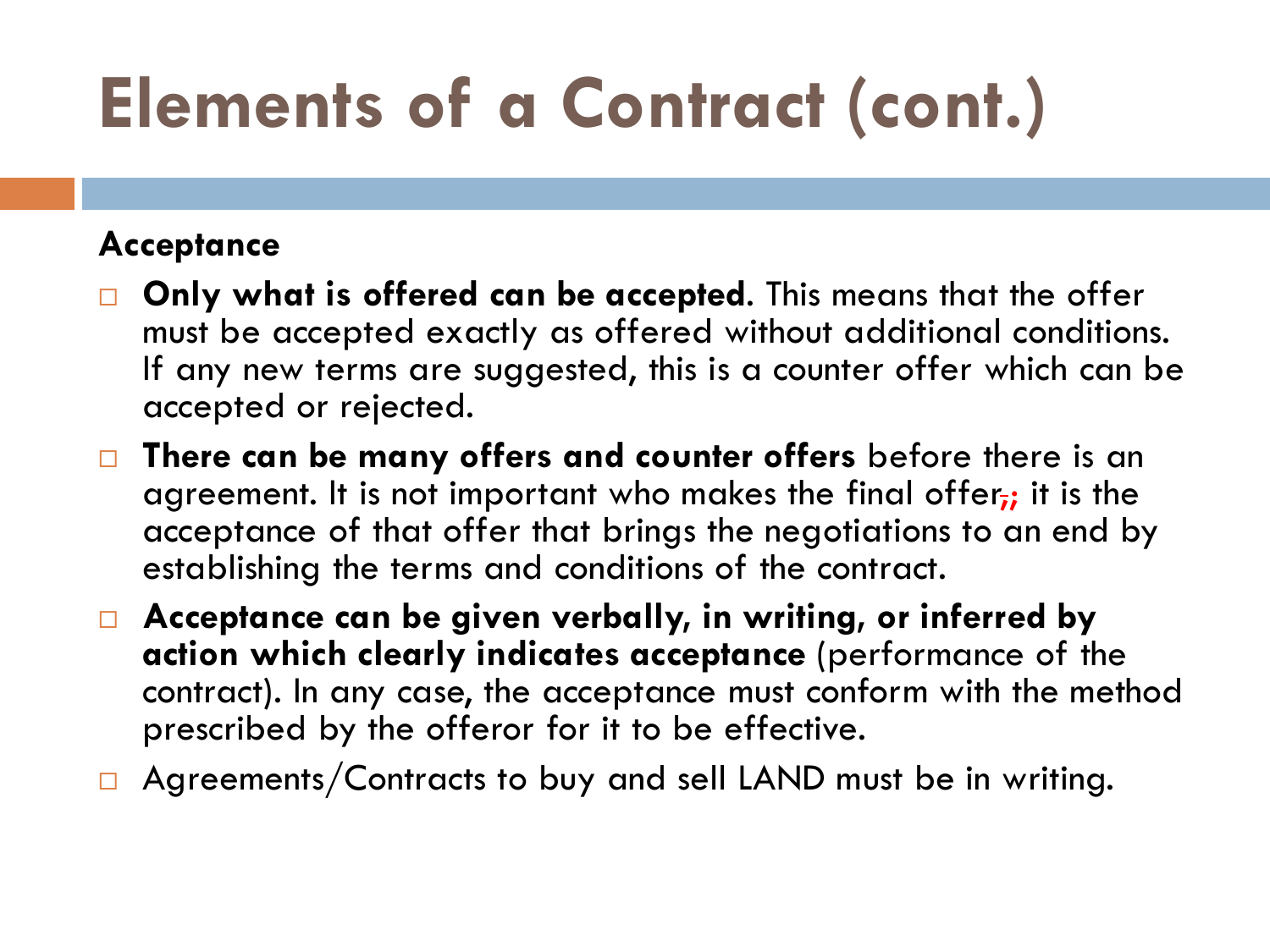# **Elements of a Contract (cont.)**

#### **Consideration**

- $\Box$  In order for a contract to be binding, it must be supported by valuable consideration. That is to say, one party promises to do something in return for a promise from the other party to provide a benefit of value (the consideration)
- **Consideration is what each party gives to the other as the agreed price/value for the other's promises**. Usually the consideration is the payment of money but it need not be; it can be anything of value including the promise not to do something, or to refrain from exercising some right.
- $\Box$  The payment doesn't need to be a fair payment. The courts will not usually intervene where one party has made a hard bargain unless fraud, duress or unconscionable conduct is proved.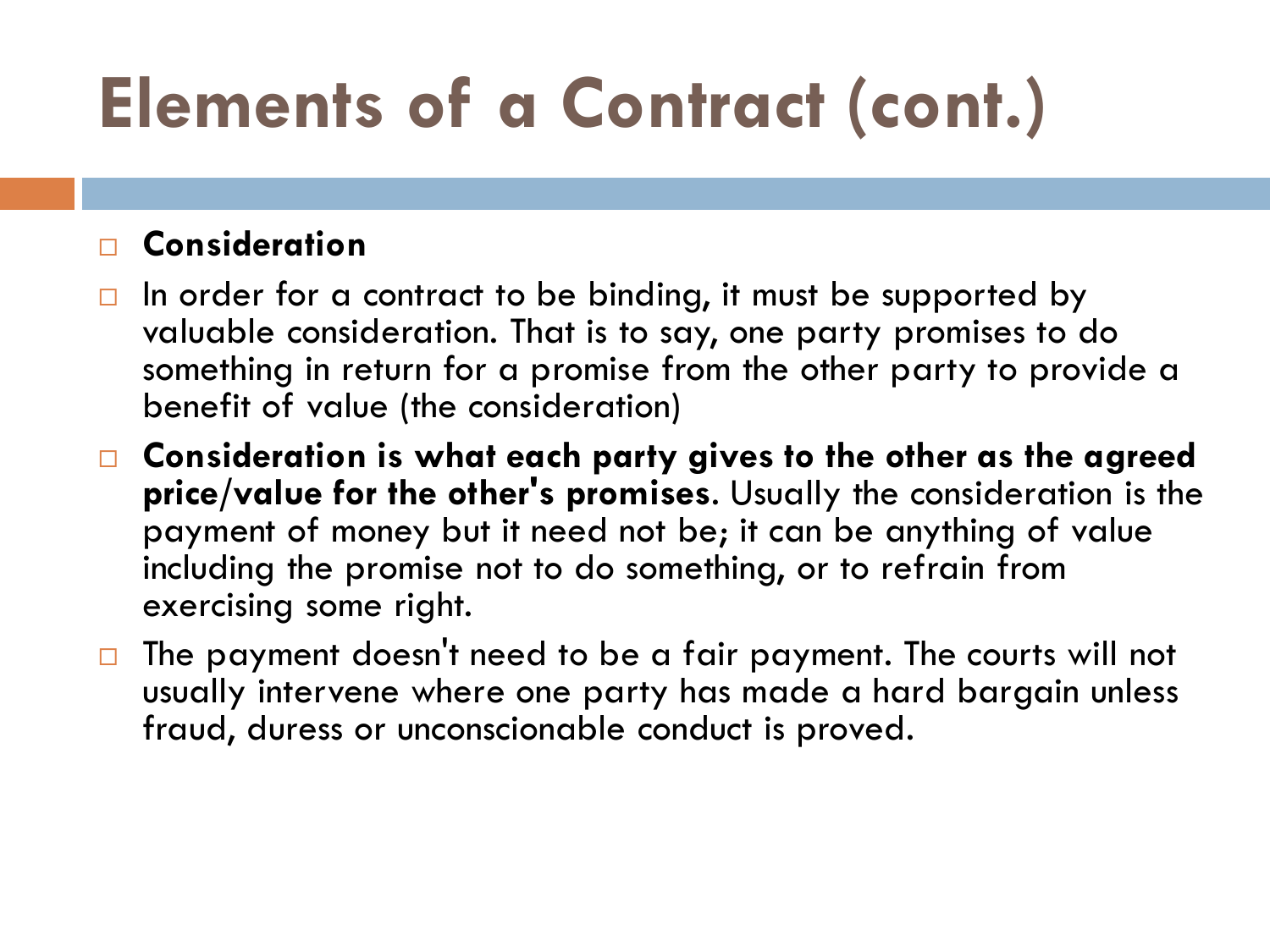### **When is a Contract NOT a Contract?**

- A contract can be *voidable*, as opposed to automatically unenforceable, but usually requires litigation:
- 1) <u>Unconscionability</u>: A contract may be voided where the terms of the contract are so extremely unjust or overwhelmingly one-sided in favor of the party who has the superior bargaining power, that it *"shocks the conscience."* Factors courts look at in determining whether a contract is unconscionable include: gross inequality of bargaining power; no meaningful choice as to the terms of the contract; the resulting contract is unreasonably favorable to the stronger party; whether one party is uneducated or illiterate; whether the party had the opportunity to consult an attorney; and whether the price of goods or services is excessive.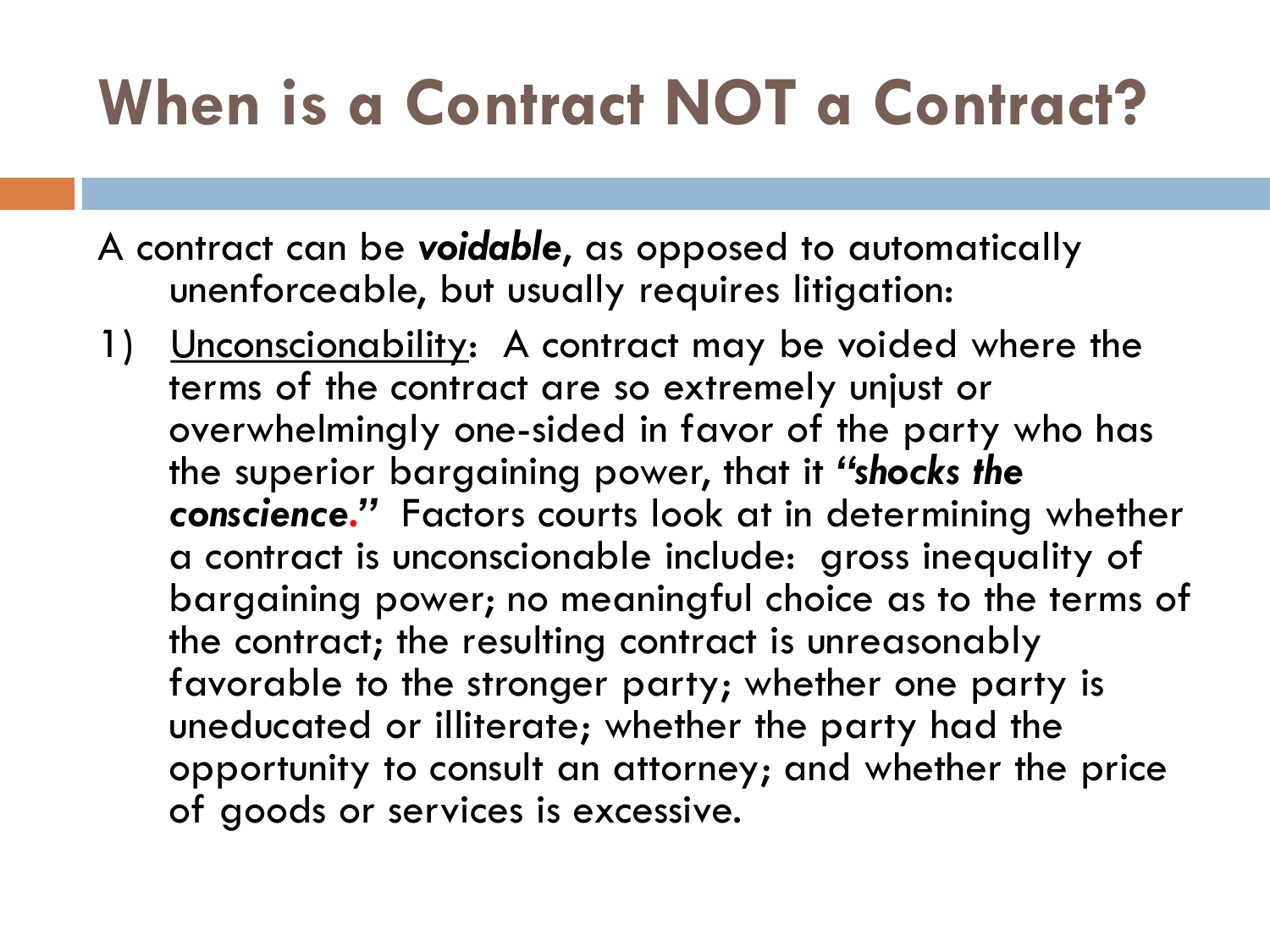# **When is a Contract NOT a Contract? (cont.)**

A contract can be *voidable* (usually requires litigation) for:

- Undue Influence: Undue influence in contract formation refers to improper persuasion that causes a person to enter into an unfair transaction.
- $\Box$  Examples of these relationships include:
	- husband and wife, parent and child, trustee and beneficiary, guardian and ward, attorney and client, doctor and patient, etc.
	- Utah law defines a confidential relationship as one which under the circumstances, "create[s] a corresponding duty, either legal or moral, upon the part of the other to observe the confidence, and it must result in a situation where as a matter of fact there is superior influence on one side and dependence on the other." *Von Hake v. Thomas*, 705 P.2d 766, 769 (Utah 1985). (e.g. blackmail/bribery)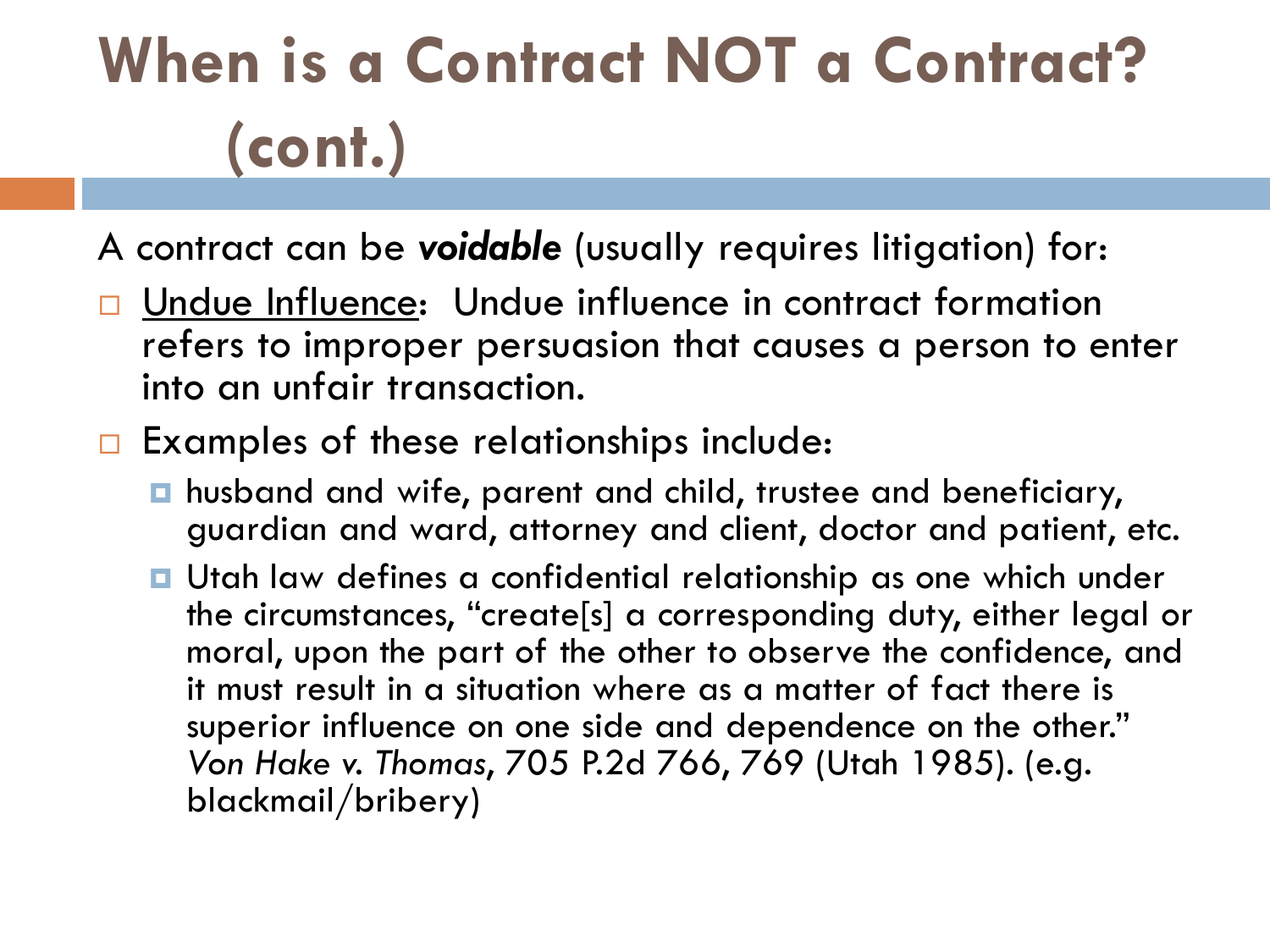# **When is a contract NOT a Contract? (cont.)**

A contract can be **voidable** (again through litigation) for:

- 3) Misrepresentation: Where one party to a contract **misrepresents a material fact and that material fact induced the other party to assent to the contract.** 
	- Generally, courts require the misrepresentation to be one of fact—for example, a person selling a car may represent that the battery is a brand new battery, when in fact, it is several years old.
	- **□** Statements regarding opinions or interpretations of the law, even if those statements are misrepresentations, generally will not render a contract voidable. However, Utah courts recognize an exception to this rule where a confidential relationships exists (as described above) or where one party possessed superior means of information or **willfully misled** the other party into a misconception of his rights and liabilities. *Gadd v. Olson*, 685 P.2d 1041, 1044 (Utah 1984).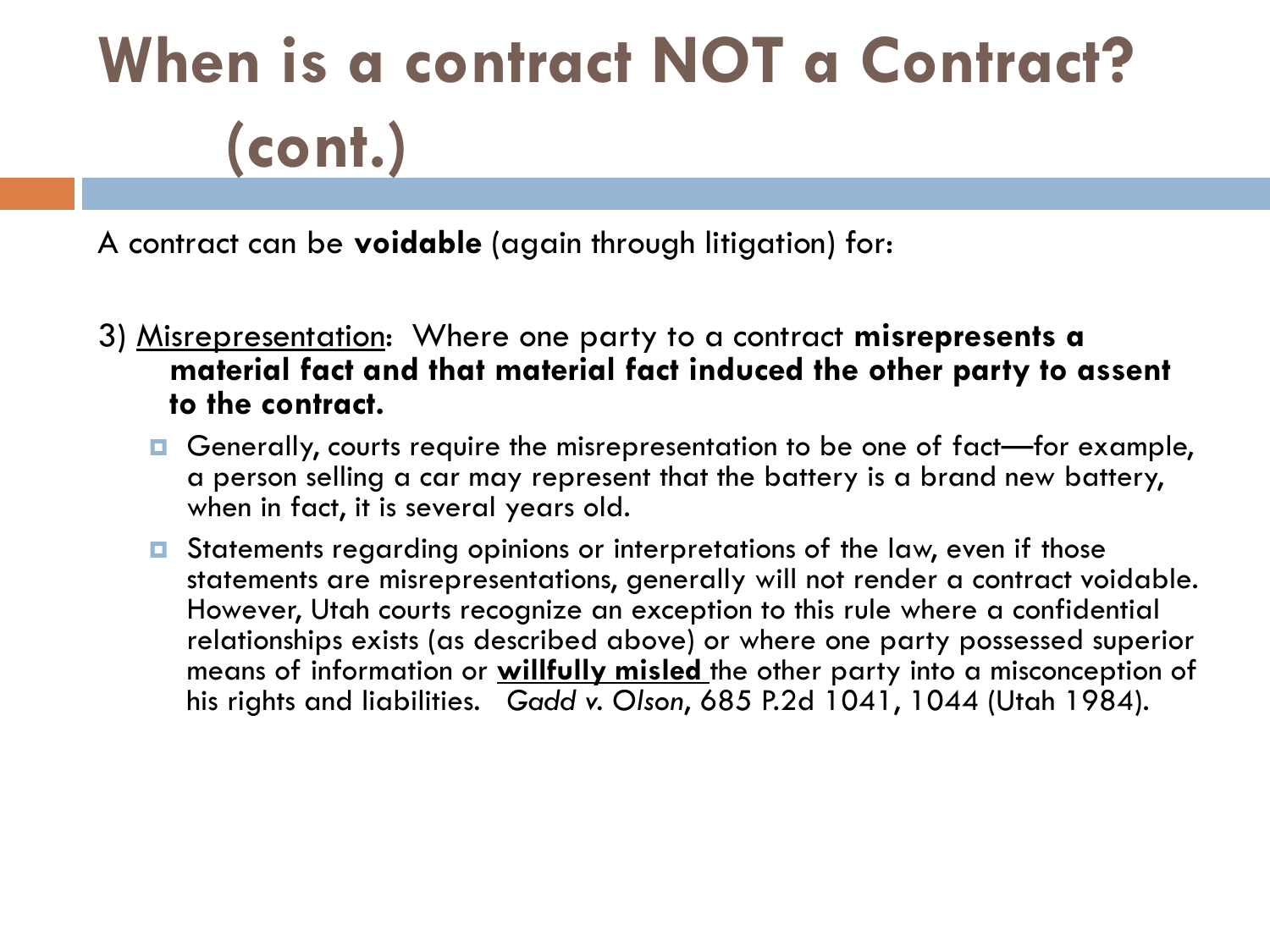### **Contract Process - Procurement**

- **Utah Procurement Code (Utah Code 63G-6a)**
	- **Must follow for:**
		- **E** Construction & Development
		- **Professional Services**
		- **Product purchasing**
	- **Applies to Charter Schools explicitly beginning 2015 (**63G-6a-104(1i))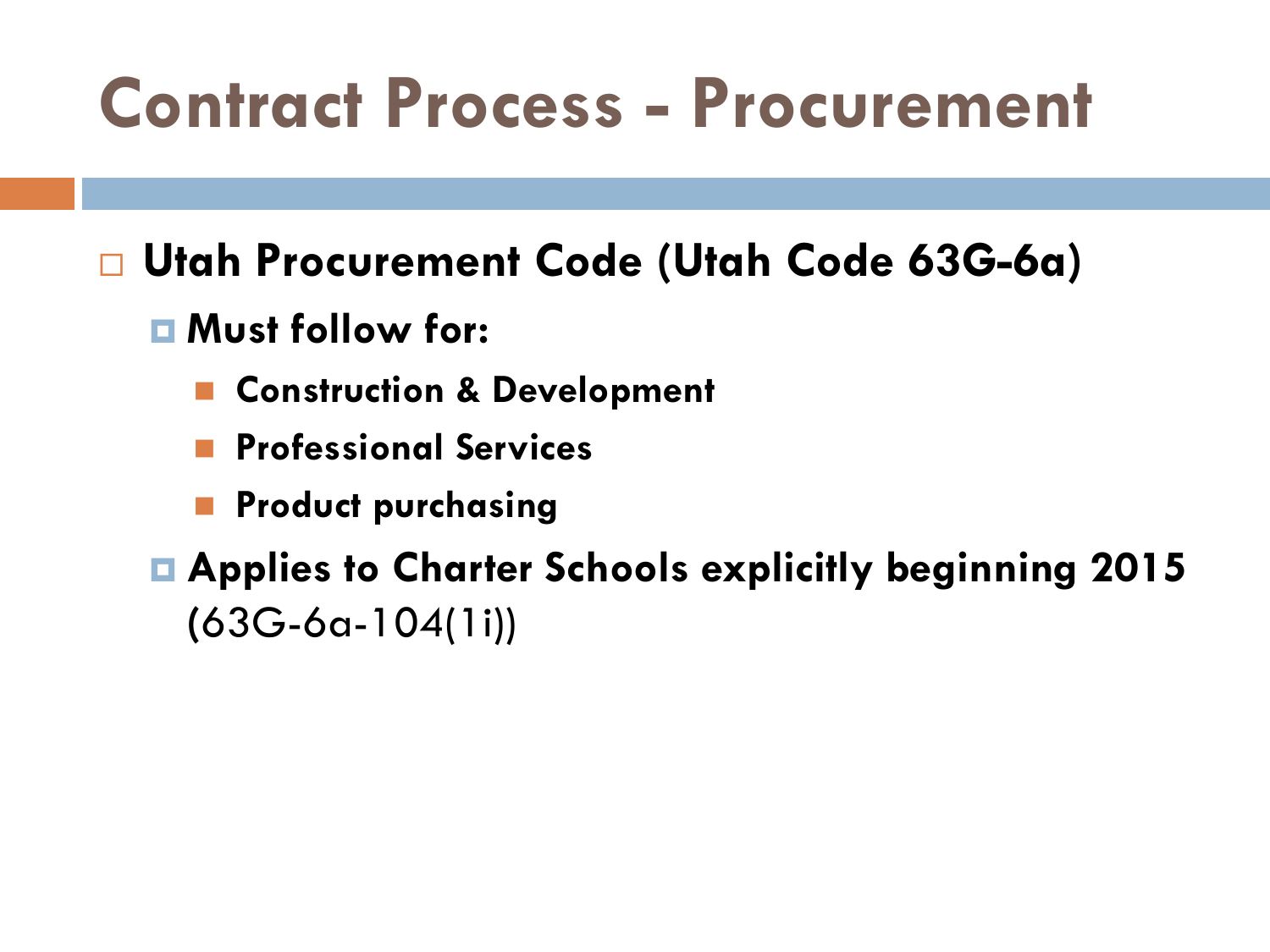### Utah Procurement Code Limits

#### **Greater than \$1K up to \$5K**

**□** 2 competitive quotes that include minimum specifications. Select lowest.

#### **Greater than \$5K up to \$50K**

- **□** 2 competitive quotes that include minimum specifications.
- **Independent procurement authority rules apply (e.g. public** posting).

#### **Over \$50,000**

**□ Shall conduct an invitation for bids or other procurement** process outlined in the Utah Procurement Code.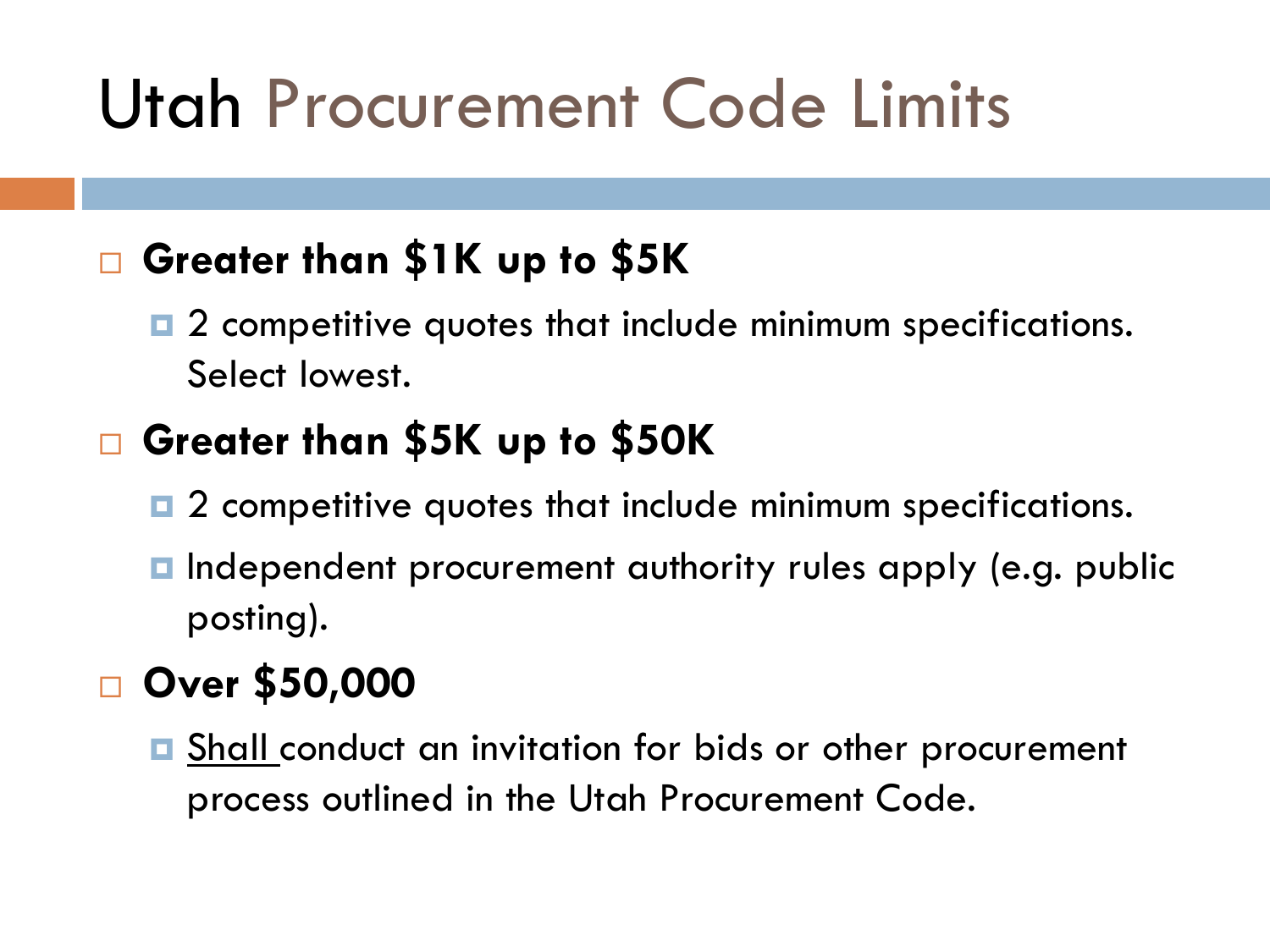# **Contract Term – Legal Requirements under UT Procurement Code**

#### **Limitations on multi-year contracts** (*63G-6a-1204*)

- **Q** Contracts may be bid as multi-year contracts
- A multiyear contract, including any renewal periods, may not exceed a period of five years, unless:
	- $\blacksquare$  (a)the procurement officer determines, in writing, that:
		- (i)a longer period is necessary in order to obtain the procurement item;
		- (ii)a longer period is customary for industry standards; or
		- (iii)a longer period is in the best interest of the procurement unit; and
	- $\blacksquare$  (b)the written determination described in Subsection  $(7)(a)$  is included in the file relating to the procurement

#### **No evergreen renewals!**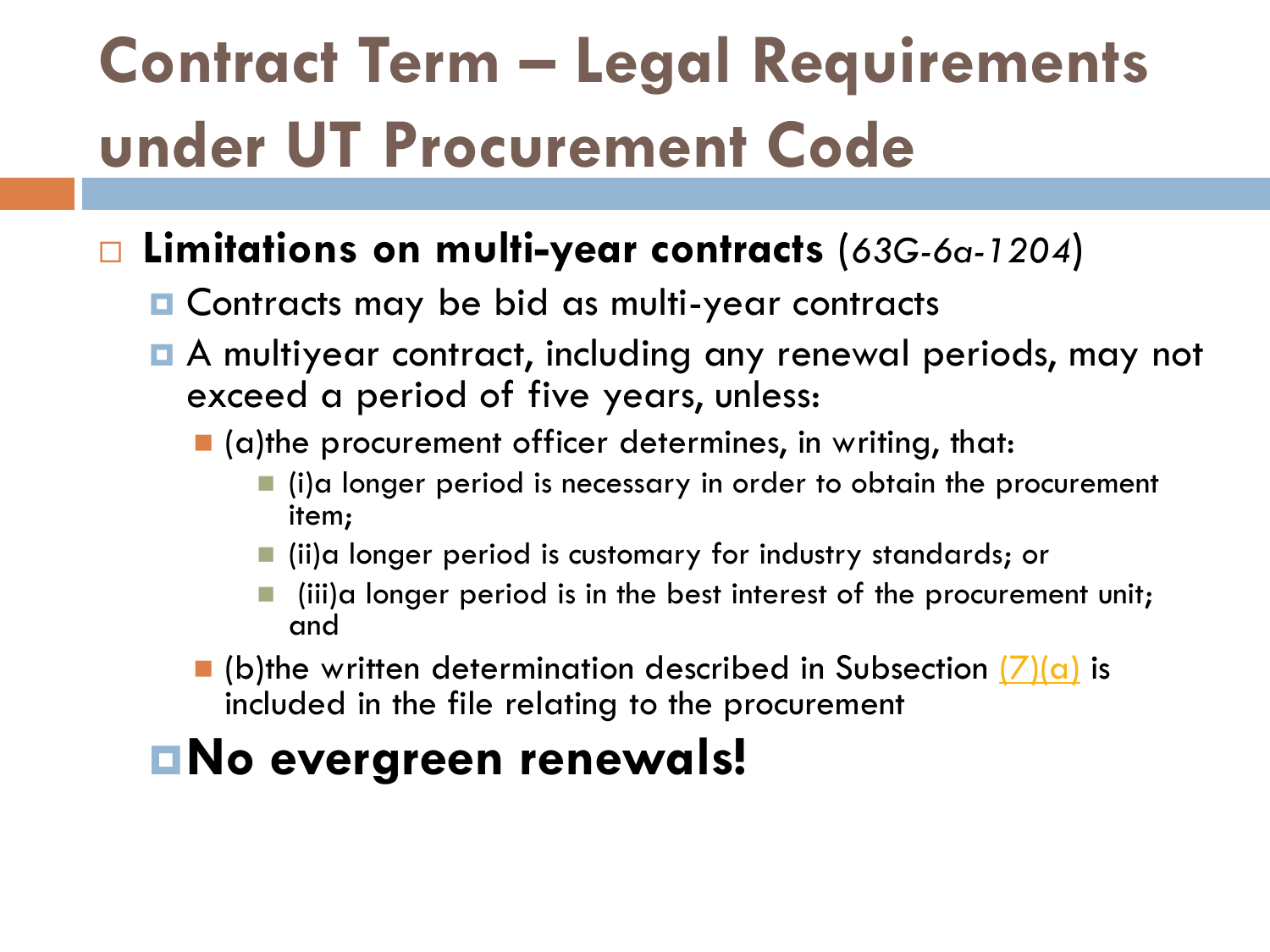### **Contract Process - Procurement**

#### **Prohibition (and potential legal penalty for):**

- **□** Dividing a procurement into one or more smaller purchases (63G-6a-408(8))
- Unlawful Conduct and Penalties (63G-6a-24)
- Socializing with Vendors and Contractors (R33-24-104)
- Financial Conflict of Interests Prohibited (R33-24-105)
- **E** Personal Relationships, Favoritism or Bias Prohibitions (R33-24-106)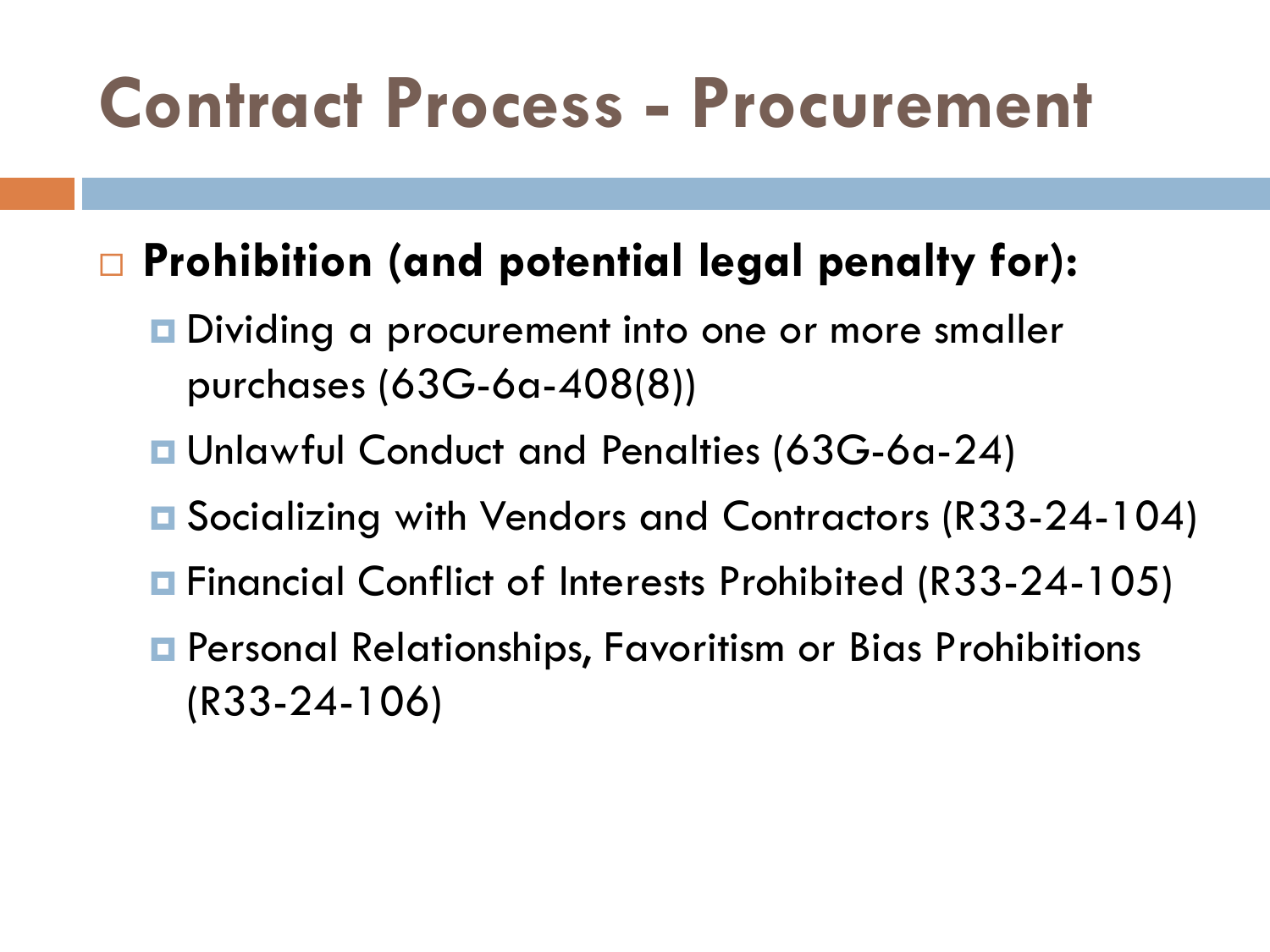#### **School Official or Board Member PERSONAL Legal Responsibility for Contract or Procurement Violation?**

#### □ Governing Board

- Covered under O+D insurance when in scope of duties
- **Personal liability if conflict or fraud**
- D Violation of Procurement Code can result in legal penalties
	- **Misdemeanor**
	- **Felony**
	- Err on the side of caution—and seek legal counsel. Utah law protects government officials *under governmental or sovereign immunity*, but the law is unsettled and uncertain as to charter school officials.

#### □ Staff

- Covered when within scope of duties or employment--*to some extent*
- **D** Violation of Procurement Code may result in legal penalties
	- **Misdemeanor**
	- **Felony**
	- **Example 1** Err on the side of caution—though it is sometimes cumbersome, charter schools are absolutely PUBLIC schools. Staff members are public employees., even more certainly than board members are public officials. BUT, in charters, roles are often multiple and blended.